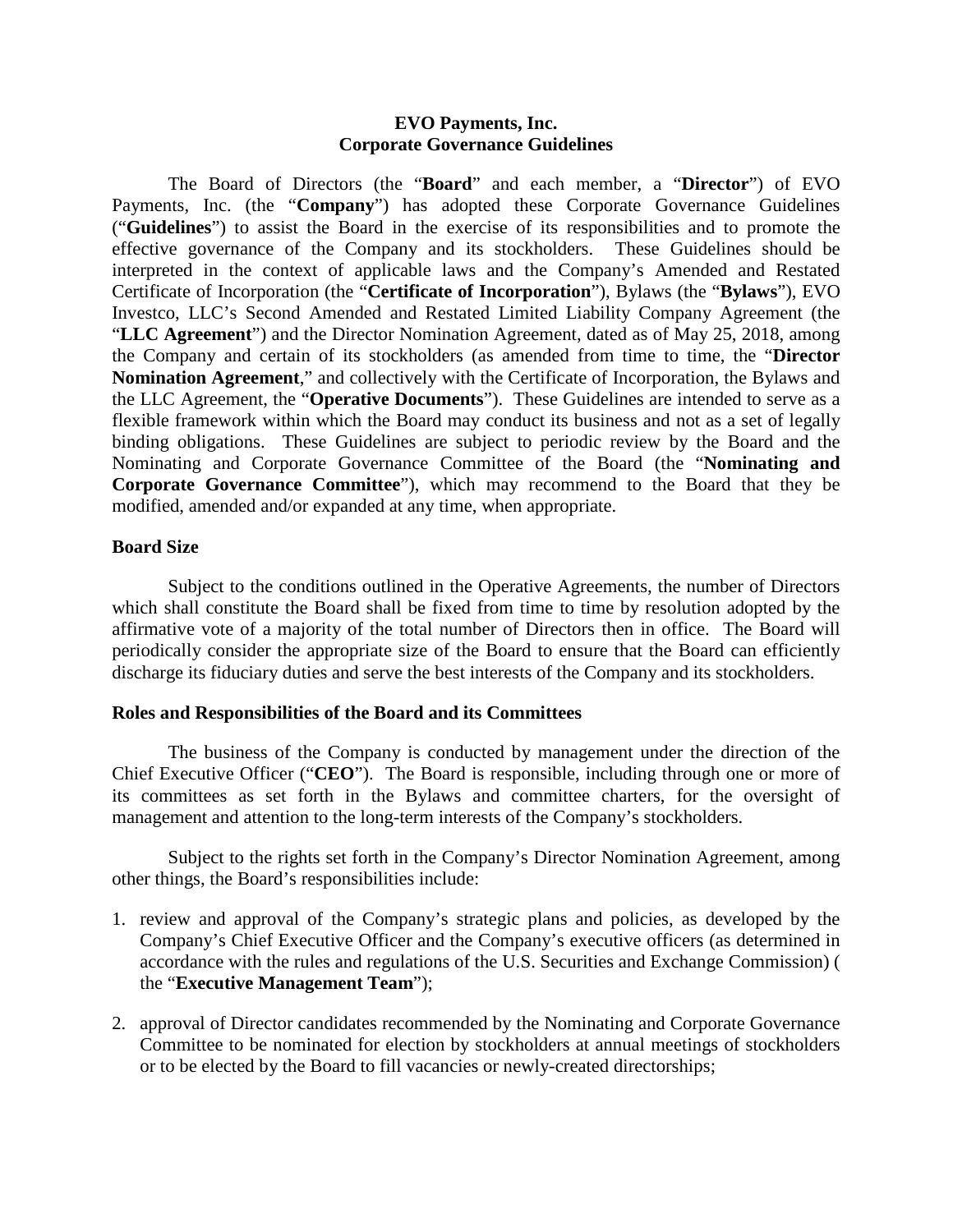- 3. approval of material acquisitions, investments or divestitures, strategic transactions, and other significant transactions not in the ordinary course of the Company's business;
- 4. oversight of the Company's performance in relation to its strategic plan, and financial and non-financial objectives;
- 5. oversight of the performance and effectiveness of the Executive Management Team;
- 6. succession and development plans for key Company executives, including the CEO and for the Board;
- 7. the evaluation of and compensation of the CEO;
- 8. oversight of the Company's financial reporting processes and internal controls;
- 9. oversight of the Company's compliance with legal and regulatory requirements; and
- 10. assessing major risks that the Company is facing and overseeing the management of these risks.

## **Selection and Composition of the Board**

### *Member Criteria*

The Company seeks to align Board composition with the Company's strategic direction so that the Board members bring skills, experience and backgrounds that are relevant to the key strategic and operational issues that they will oversee and approve. Directors are selected based on a number of criteria, including their integrity, character, independent judgment, breadth of experience, insight, knowledge and business acumen. Leadership skills and executive experience, expertise in the financial payments industry, familiarity with issues affecting national and global businesses, financial and accounting knowledge, prior experience in the Company's geographic markets, expertise in capital markets, strategic planning and marketing expertise and regulatory experience, among others, may also be among the relevant selection criteria. The Company strives to maintain a Board that reflects a diversity of experience and personal backgrounds. These criteria will vary over time depending on the needs of the Board. Accordingly, the Board may adopt new criteria and amend or abandon existing criteria as and when it determines such action to be appropriate.

Board members shall exercise their business judgment and act in ways that they reasonably believe will serve the best interests of the Company and its stockholders.

### *Independence Requirements*

Subject to any applicable "phase in" provisions relating to the composition of the Board that are available to the Company under applicable listing standards of the Nasdaq Stock Market ("**Nasdaq**") or applicable laws, the Board will have a majority of Directors who are independent directors (the "**Independent Directors**") serving on the Board and each of the Audit Committee, Compensation Committee and Nominating and Corporate Governance Committee will be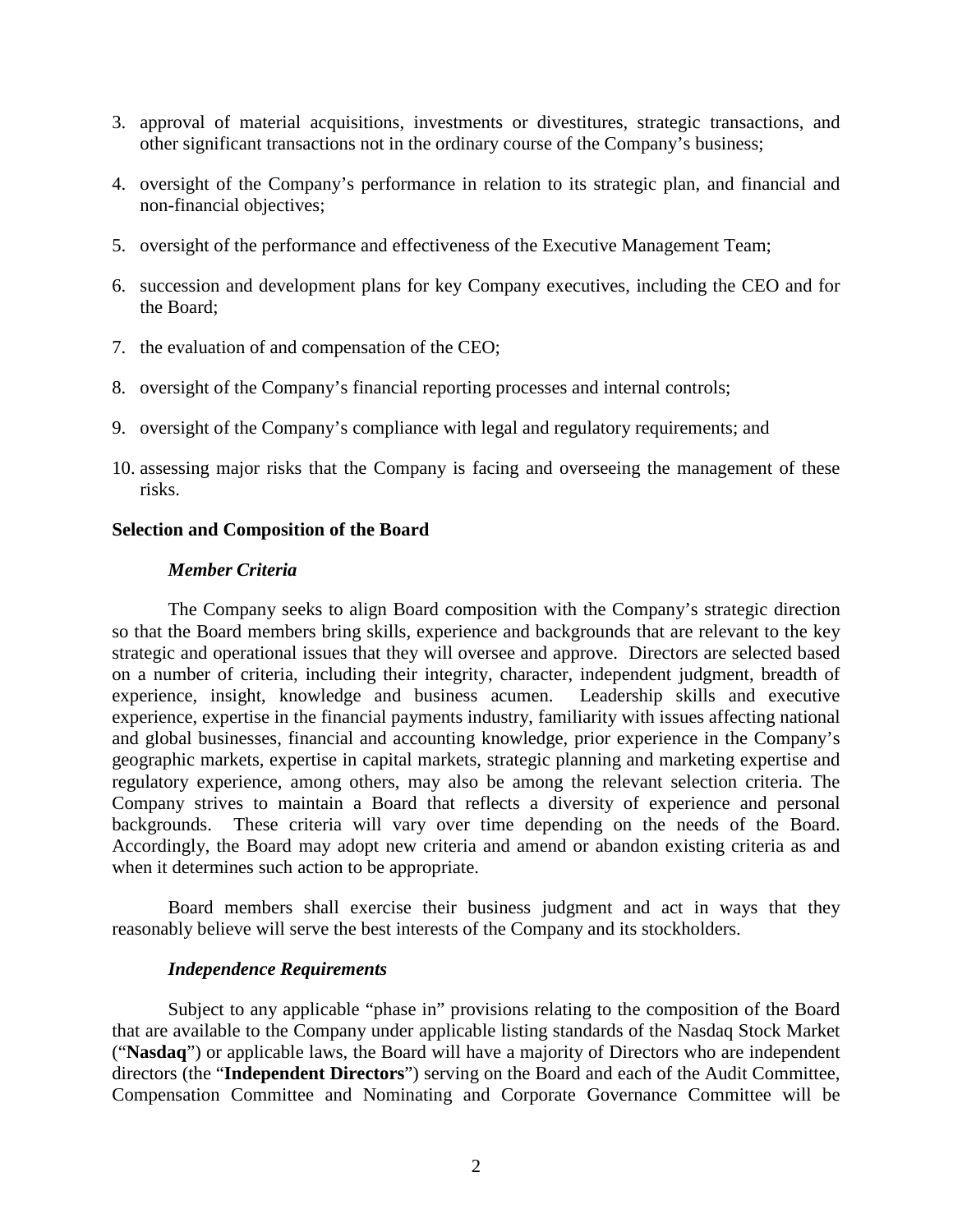comprised entirely of Independent Directors. In addition, one of the Independent Directors serving on the Audit Committee must qualify as a "financial expert" as defined by the Sarbanes-Oxley Act of 2002. The Nasdaq definition of independence is the standard the Board has adopted for determining the independence of its Directors.

The Nominating and Corporate Governance Committee shall review Board and committee composition at least annually to ensure compliance with Nasdaq rules and other applicable regulatory requirements. In so doing, the Nominating and Corporate Governance Committee shall conduct a review of the independence of all members of the Board for the purposes of determining which Board members are deemed independent and which are not. Board members must notify the chair of the Nominating and Corporate Governance Committee, as soon as practicable, in the event that their circumstances change in a manner that may impact the committee's view of their independence.

## *Nominating Process*

Subject to the Director Nomination Agreement, the Board is responsible for selecting candidates to fill vacancies on the Board or newly-created directorships and for nominating individuals for election as Directors by the stockholders, in each case, based on the recommendation of the Nominating and Corporate Governance Committee. The Nominating and Corporate Governance Committee shall consider candidates for nomination to the Board in the first instance, and shall recommend such candidates as it chooses for approval by the Board before being submitted to the Company's stockholders for election.

The Nominating and Corporate Governance Committee considers recommendations for Board candidates submitted by stockholders pursuant to the Company's Policy on Stockholder Recommendations for Board of Director Candidates.

# *Director Terms*

The Board is divided into three (3) groups. As a result, approximately one-third (1/3) of the Board will stand for election by the stockholders of the Company each year at the Company's annual meeting of stockholders for three (3) year terms. As each Director is periodically subject to nomination by the Board and election by stockholders, the Board does not believe it is in the best interests of the Company to establish term limits at this time. The Nominating and Corporate Governance Committee reviews the performance of each Director in determining whether to re-nominate Directors for election.

# *Change of Position or Other Significant Event*

Any Director whose principal occupation changes or whose job responsibilities change significantly during his or her tenure as a Director, or who becomes aware of circumstances that may adversely affect the Director's ability to fulfill his or her responsibilities to the Company and its stockholders or adversely reflect upon the Company will promptly notify the chair of the Nominating and Corporate Governance Committee of such change and offer to resign from the Board. In addition, an employee Director shall offer to resign from the Board when his or her employment with the Company ends. In each case, the Nominating and Corporate Governance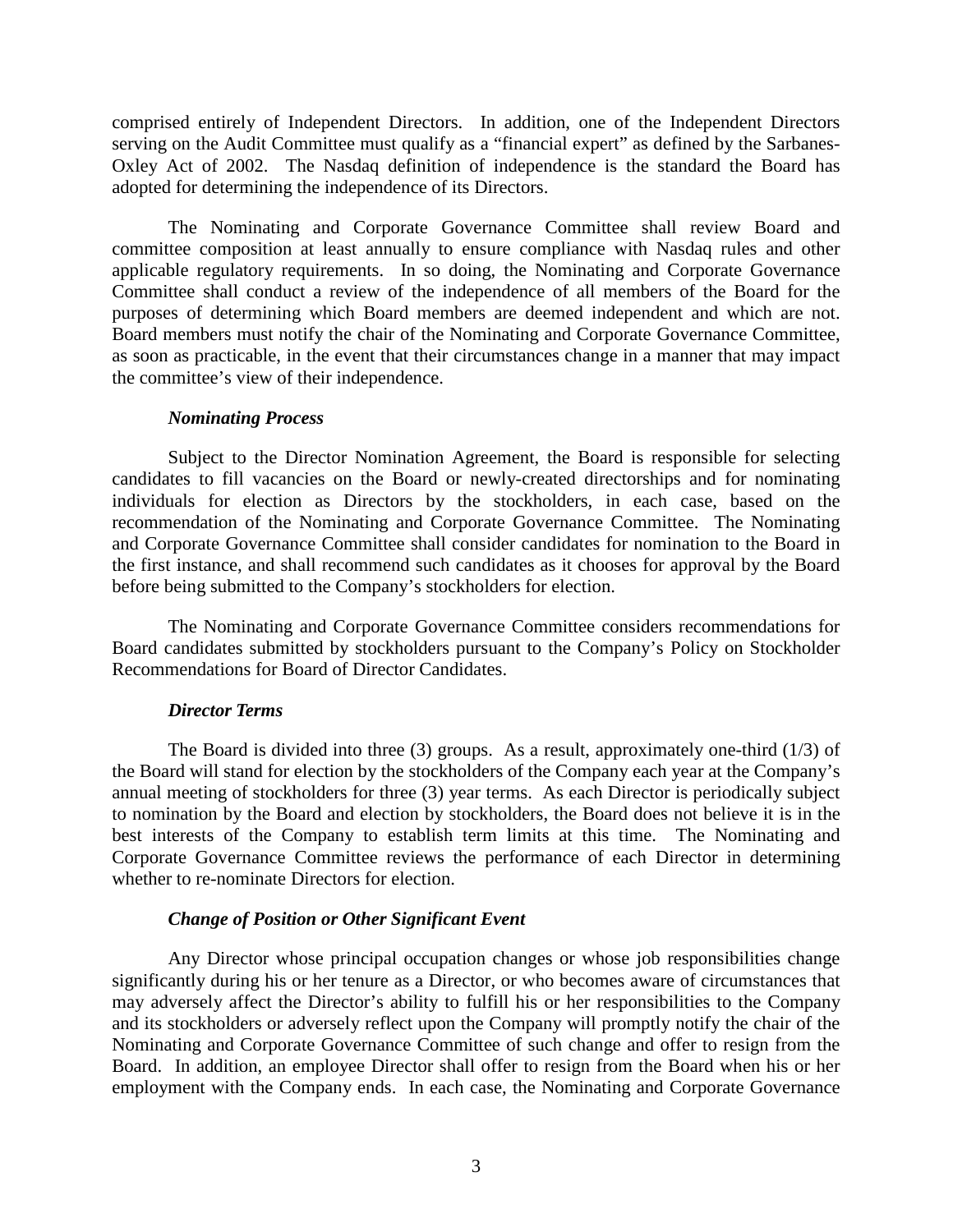Committee will consider the tendered resignation and recommend to the Board the action, if any, to be taken with respect to the resignation.

### *Other Board Service*

Directors who also serve as CEOs or in equivalent positions at other companies should not serve on more than two boards of public companies in addition to the Board, and other Directors should not serve on more than four other boards of public companies in addition to the Board, unless the Board determines in its business judgment that such simultaneous service will not impair the Director's ability to serve on the Company's Board and that such simultaneous service is otherwise in the best interests of the stockholders. Members of the Audit Committee shall not serve on the audit committees of more than two other public company audit committees in addition to the Company's Audit Committee, unless the Board determines in its business judgment that such simultaneous service will not impair the Director's ability to serve on the Company's Audit Committee and that such simultaneous service is otherwise in the best interests of the stockholders.

In considering prospective nominees, the Board shall consider the number of other public company boards and other boards (or comparable governing bodies) on which a prospective nominee is a member. Prospective nominees shall not serve on a number of other public company boards in violation of the Company's policy regarding other board service under these Guidelines, unless the Board determines in its business judgment that such simultaneous service will not impair the Director's ability to serve on the Company's Board and that such simultaneous service is otherwise in the best interests of the stockholders.

Prior to becoming a director of another public company, a Director shall notify the chairman of the Board (the "**Chairman**") or, if one has not been elected, the chair of the Nominating and Corporate Governance Committee, in order to avoid potential conflicts of interest and to address whether the aggregate number of directorships held by such Director would interfere with his or her ability to carry out his or her responsibilities as a Director of the Company. In the event that the Board determines that the additional directorship may be expected to result in a conflict of interest or interferes with such Director's ability to carry out his or her responsibilities as a Director of the Company, such Director, upon the request of the Board, shall either offer his or her resignation or not accept the other directorship.

The CEO and any other executive officer of the Company who serves on the Board must receive the Board's prior approval before accepting any invitation to serve as a director of any other public or private company (or a comparable position with another entity).

### **Board Operations**

### *Board Leadership*

The Chairman, or the lead director of the Board (the "**Lead Director**") when the Chairman is not present, shall preside at all meetings of the Board and of the stockholders, and shall perform such other duties, and exercise such powers, as prescribed by the Bylaws or by the Board from time to time. The Board may select its Chairman in its discretion at any time. The Chairman will fulfill the other duties set forth in these Guidelines, the Company's Certificate of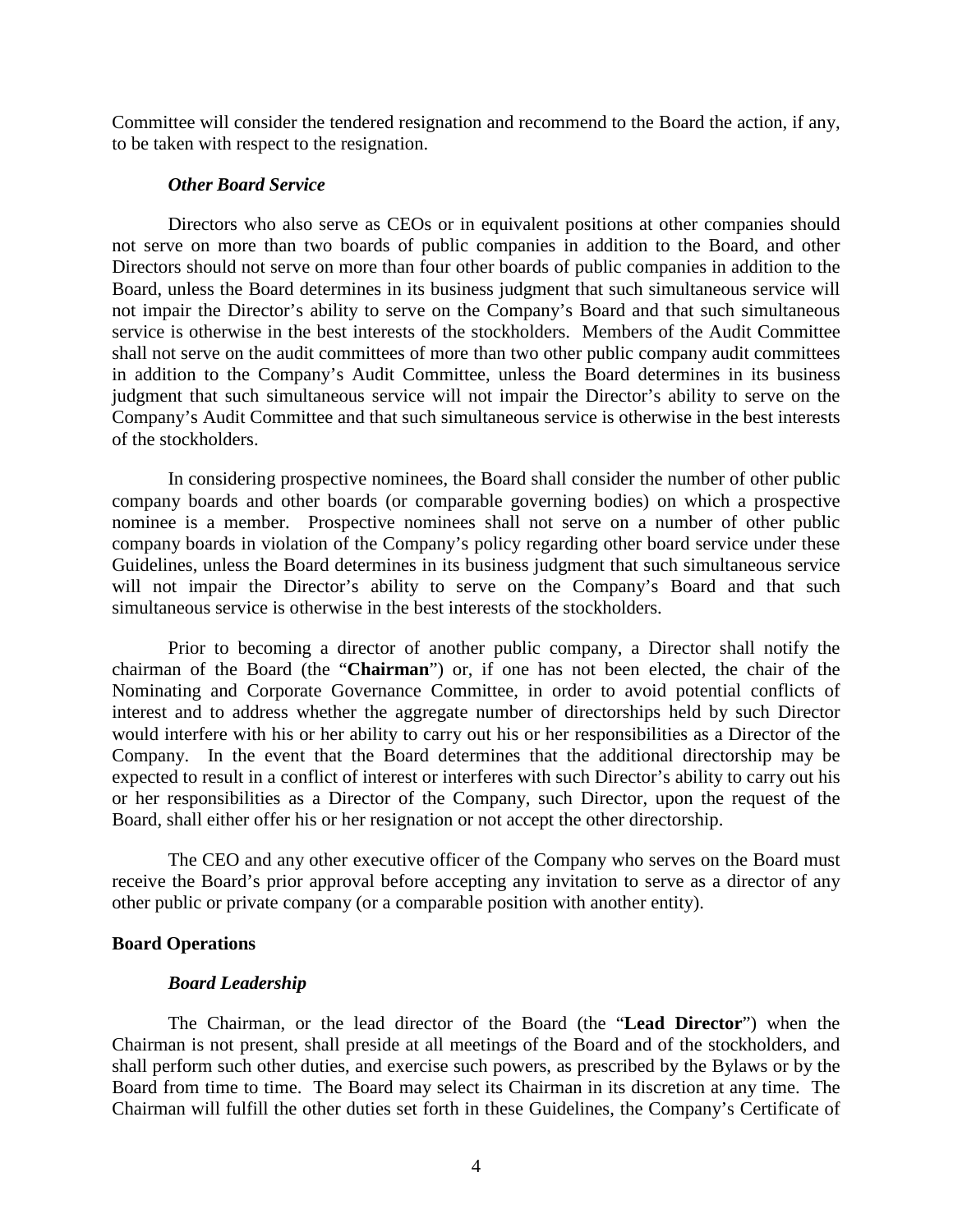Incorporation and Bylaws, or as otherwise assigned from time-to-time by the Board. The Board will periodically review its leadership structure to ensure that it continues to meet the Company's needs.

## *Lead Director*

If the Chairman is not an Independent Director, then the Independent Directors shall appoint a Lead Director on an annual basis, who shall be an Independent Director. The responsibilities of the Lead Director shall include presiding at all meetings of the Board at which the Chairman is not present, presiding at executive sessions of the Independent Directors, serving as the liaison between the Chairman and the Independent Directors, and generally approving information sent to the Board, including meeting agendas and meeting schedules to ensure that there is sufficient time for discussion of all agenda items. The Lead Director shall also work in conjunction with the Compensation Committee to review and approve corporate goals and objectives relevant to the CEO's compensation, evaluate the CEO's performance in light of those goals and objectives, determine and approve the CEO's compensation (including base salary, bonus, long term incentives, and other applicable prerequisites) based upon such evaluation, and communicate with the CEO regarding the foregoing. The Board is also authorized to designate additional responsibilities to the Lead Director from time to time.

# *Board Meetings*

The Chairman, in consultation with the CEO and other members of the Board, will determine the frequency and length of Board meetings. In addition, special meetings may be called from time to time as provided in the Company's Bylaws. The Board may also act by unanimous written consent as provided in the Company's Bylaws.

# *Conduct of Board Meetings*

The Chairman, in consultation with members of management, shall establish the agenda for Board meetings and distribute it to Directors in advance of the meeting. Other Directors are also encouraged to suggest items for inclusion on the agenda. Directors may raise subjects at Board meetings that were not specifically included on the agenda.

# *Pre-Reading Materials*

When feasible, pre-reading materials for Board and committee meetings shall be distributed to Directors sufficiently in advance of each meeting to permit meaningful review.

# *Board Committees*

The Board currently has three standing committees: the Audit Committee, the Compensation Committee, and the Nominating and Corporate Governance Committee. The Nominating and Corporate Governance Committee shall periodically review the Board's committee structure and charters and may recommend that the Board create additional standing or special committees. Committee charters shall be updated from time to time where necessary to ensure compliance with Nasdaq rules, and any other applicable laws or regulations, or where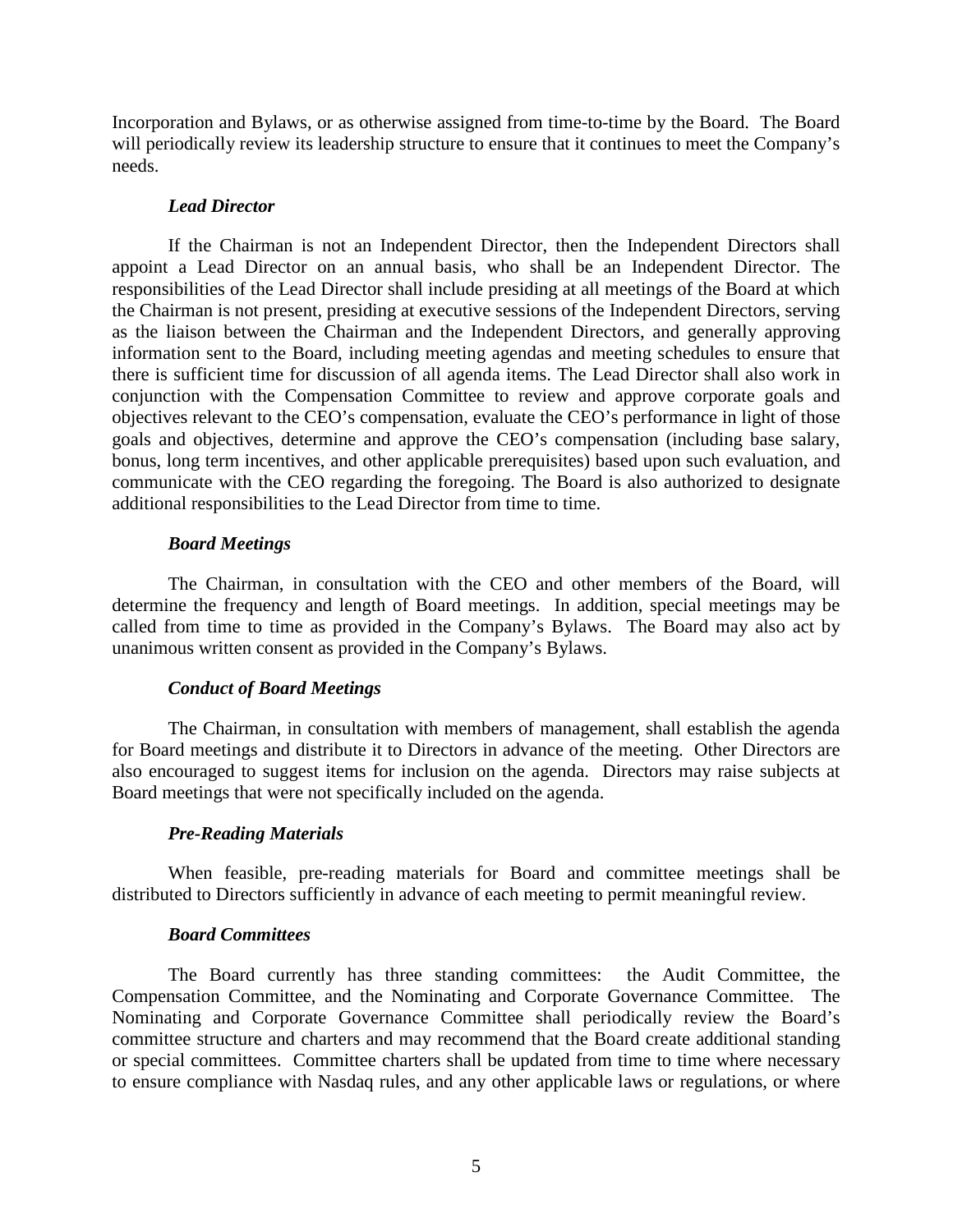otherwise appropriate. Each committee will perform its duties as assigned by the Board in compliance with the Company's Bylaws and the committee's charter.

Subject to the Director Nomination Agreement, the Nominating and Corporate Governance Committee shall make recommendations to the Board regarding membership and chairs of committees consistent with the membership criteria outlined in the applicable committee charter. Committee appointments are subject to approval of the Board. The Board may replace any committee chair or member or add additional members to a Board committee at any time during the year.

The committee chair, in consultation with the other committee members, will determine the frequency and length of committee meetings and, in consultation with the Chairman, develop agendas for committee meetings. The agendas and meeting minutes of the committees will be shared with the full Board. Any Director who is not a member of a particular committee may attend any committee meetings with the concurrence of the committee chair.

# *Executive Sessions of Independent Directors*

The Independent Directors will meet in executive session without any non-Independent Directors or members of management present, at least twice each year. If the Chairman is not an Independent Director, then the Lead Director shall preside at such sessions.

## *Director Attendance at Meetings*

Each Director is expected to adequately prepare for and attend all Board meetings and all meetings of the committee(s) of which the Director is a member (with the understanding that, on occasion, a Director may be unable to attend a meeting) and to spend the time needed and meet as frequently as necessary to discharge his or her responsibilities. Absent unusual circumstances, each Director is expected to attend the annual meeting of stockholders.

# *Director Orientation and Continuing Education*

A thorough understanding of the Company's business is required to enable a Director to make appropriate contributions to the Board. Accordingly, all new Directors shall participate in an orientation program developed by the Company after their election to the Board to familiarize new Directors with the Company's operations and strategic plans, its significant financial, accounting and risk management issues, its compliance programs, its standards of business conduct and ethics, its principal officers, and its internal and independent auditors. The Nominating and Corporate Governance Committee shall explore and make available continuing education opportunities for Directors, from time to time. In addition, Directors are encouraged to participate in continuing education and other programs provided by outside sources.

# *Director Compensation*

Compensation of the non-employee Directors shall be approved from time to time by the Board, upon recommendation of the Compensation Committee. Non-employee Directors should be compensated for their time dedicated to and other contributions to the Company, and their compensation may consist of cash and equity compensation. The Compensation Committee will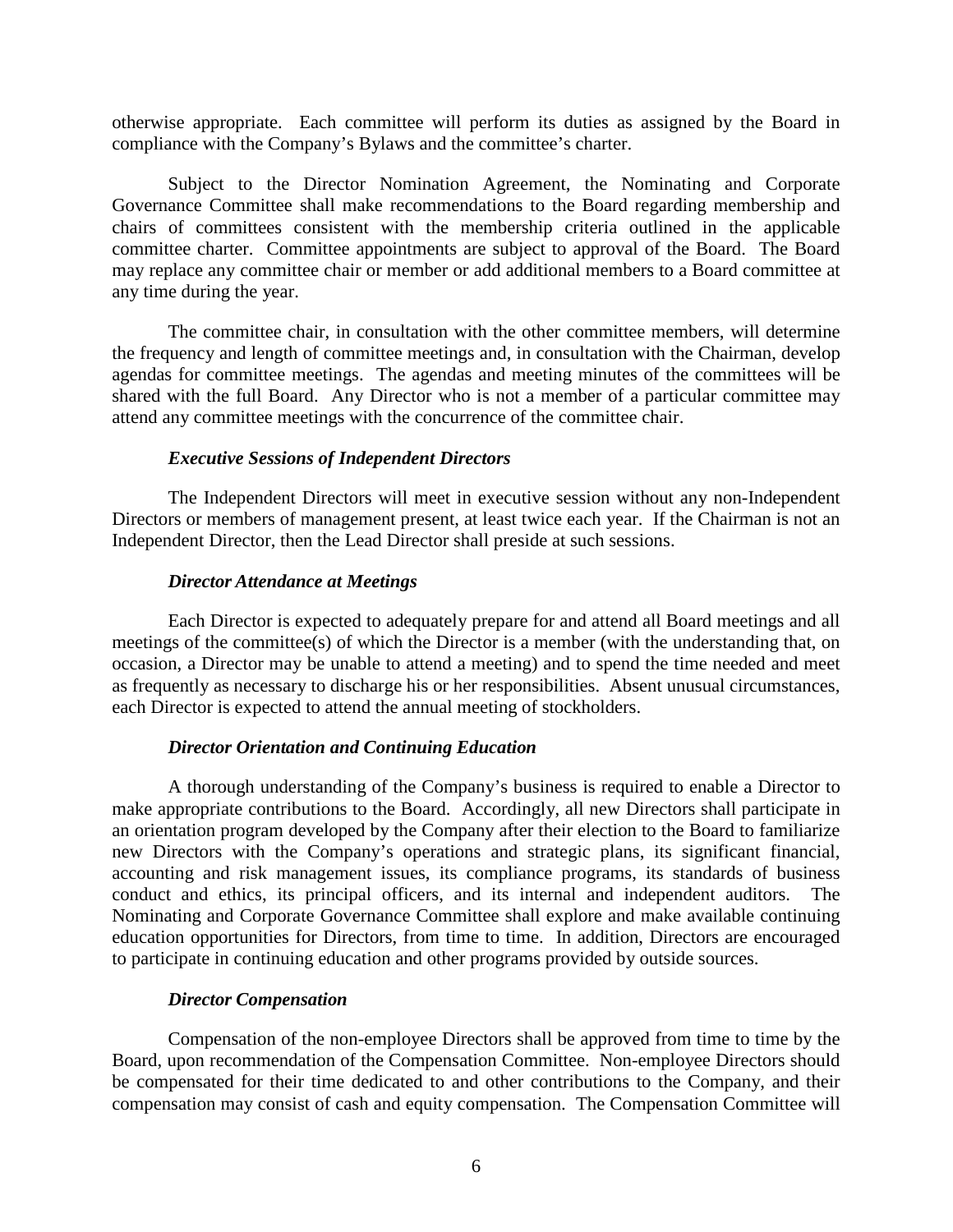annually review and approve or recommend changes to, the compensation of non-employee Directors. In fulfilling this responsibility, the members of the Compensation Committee should take into consideration the following factors, among others, as they find appropriate:

- 1. compensation should fairly pay Directors for the responsibilities and duties undertaken in serving as a Director of a company of the size and complexity of the Company;
- 2. compensation should align the interests of Directors with the long-term interests of stockholders; and
- 3. compensation of Directors should be targeted to be consistent with the compensation philosophy applicable to the Executive Management Team.

Members of management who are also members of the Board shall not receive any additional compensation for their service as Directors, committee members or committee chairs.

### *Attendance of non- Directors at Board Meetings*

Members of the Executive Management Team and outside advisors and consultants will be invited to attend and participate in Board and committee meetings from time to time to brief the Board and its committees on particular topics. The Board encourages the Executive Management Team to bring into Board or committee meetings and other scheduled events other members of management who can provide additional insight into matters being considered and/or whom the Executive Management Team believes have future growth potential with the Company and should be given exposure to the Board.

#### *Board Access to Management and Independent Advisors*

Directors shall have complete access to the Company's management and employees, properties and relevant information and records in order to ensure that Directors can ask any questions and receive all information necessary to perform their duties. Directors should exercise judgment to ensure that their contact with management and employees does not distract individuals from their jobs or disturb the business operations of the Company. Any meetings or contacts that a Director wishes to initiate should generally be arranged through the CEO or the Chairman, or if neither are available or neither is appropriate, directly by the Director.

As necessary and appropriate, the Board and its committees, consistent with their charters, may retain outside legal, financial or other advisors. The Company shall provide adequate funding to cover the professional fees and reasonable expenses of any such outside advisors.

## **Executive Succession Planning and CEO Performance**

The Board shall oversee planning for succession to the position of the CEO and other key members of the Executive Management Team. The Nominating and Corporate Governance Committee will oversee the succession planning process. To assist the Board in this process, the CEO shall periodically provide the Board with an assessment of the performance of the Executive Management Team and their potential to succeed to the positions of CEO and other